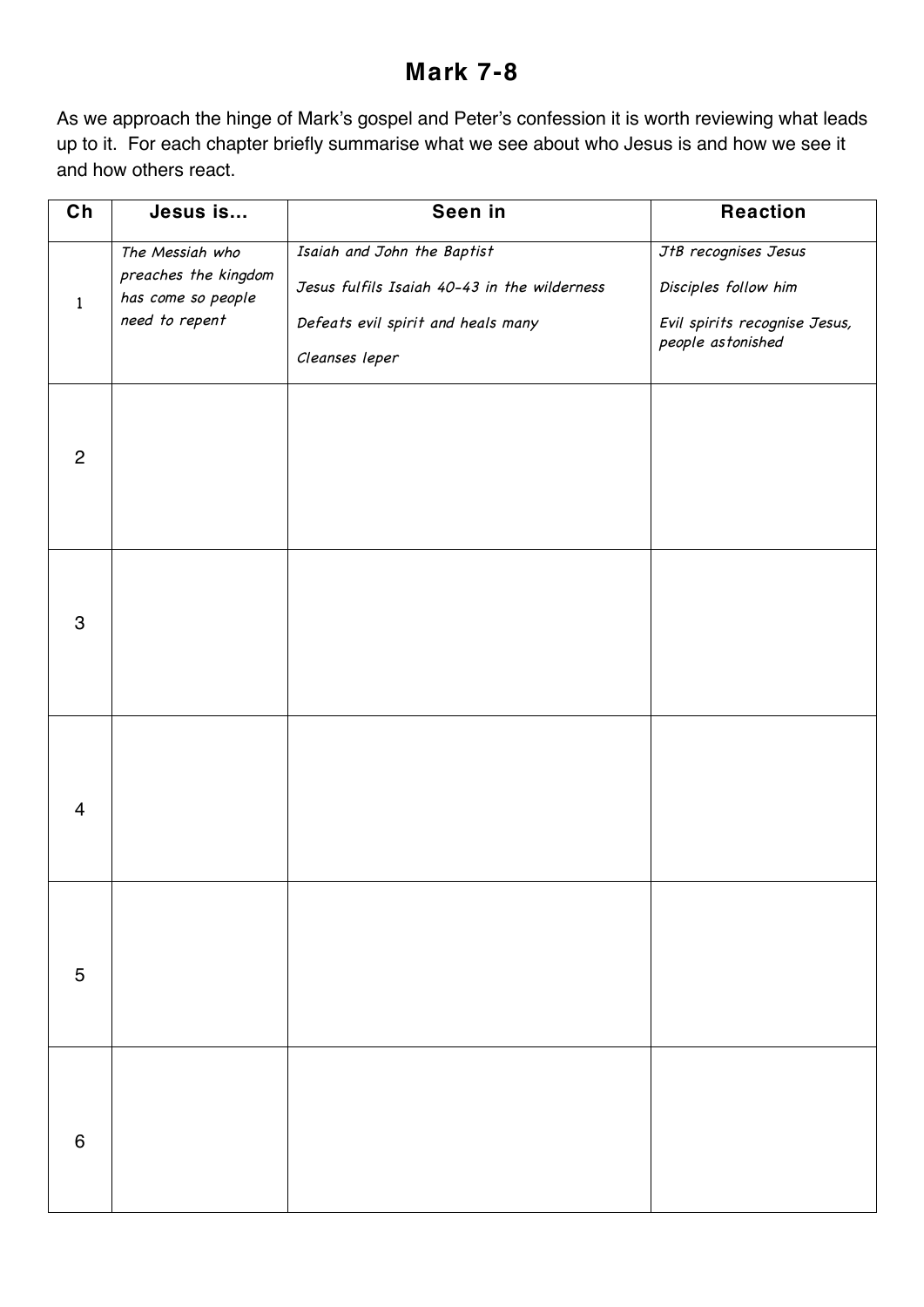## **Mark 7v1-23 – Getting to the heart of the problem**

This clash is about so much more than just tradition v Jesus. What is the clash really about? And why is that so significant?

What does that warn us about where traditions can lead?

What is Jesus far more radical diagnosis of the human condition?

What are the implications of that for the disciples, the early church and for us?

## **Mark 7v24-8v12 Insiders becoming outsiders and outsider insiders**

What unites these incidents? And why is that significant?

What is offensive in v24-30? Is it what we think it is?

How do the above incidents highlight the unbelief of the Pharisees?